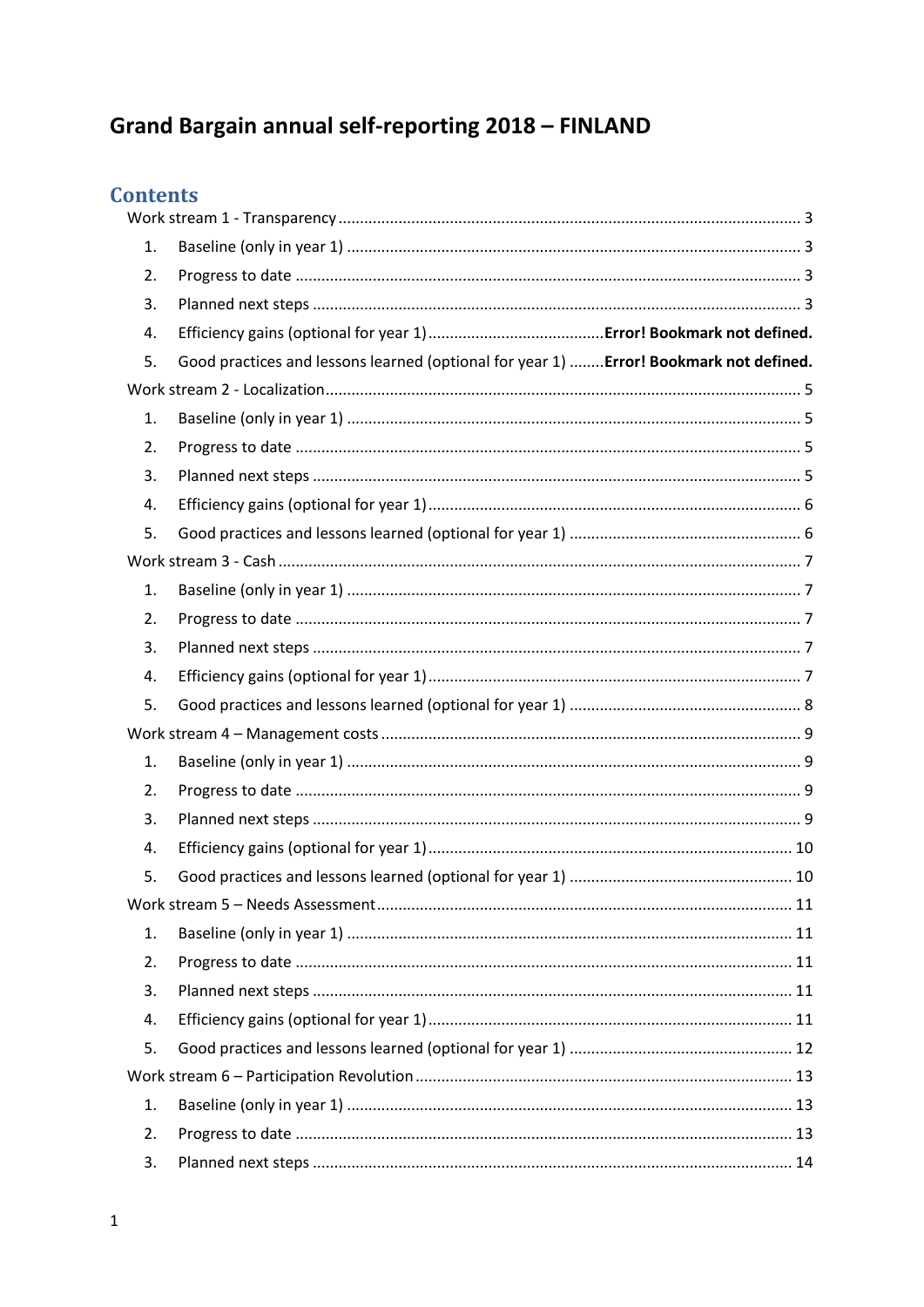| 4. |  |  |
|----|--|--|
| 5. |  |  |
|    |  |  |
| 1. |  |  |
| 2. |  |  |
| 3. |  |  |
| 4. |  |  |
| 5. |  |  |
|    |  |  |
| 1. |  |  |
| 2. |  |  |
| 3. |  |  |
| 4. |  |  |
| 5. |  |  |
|    |  |  |
| 1. |  |  |
| 2. |  |  |
| 3. |  |  |
| 4. |  |  |
| 5. |  |  |
|    |  |  |
| 1. |  |  |
| 2. |  |  |
| 3. |  |  |
| 4. |  |  |
| 5. |  |  |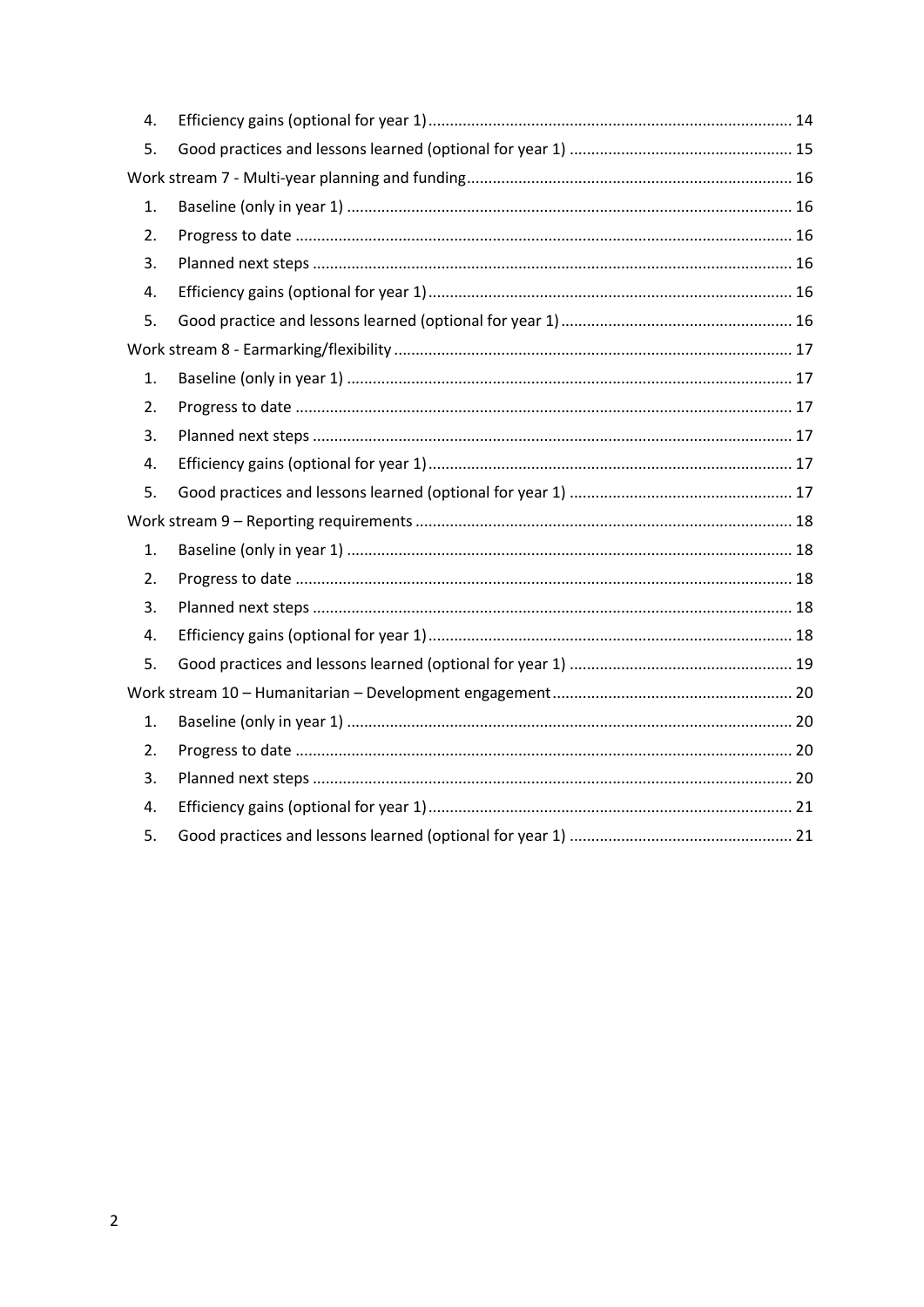## <span id="page-2-1"></span><span id="page-2-0"></span>**Work stream 1 - Transparency**

## **1. Baseline (only in year 1)**

Where did your organisation stand on the work stream and its commitments when the Grand Bargain was signed?

Transparency and information sharing are key principles for the Ministry for Foreign Affairs of Finland (MFA), in line with the Act on the Openness of Government Activities. According to the Act, all official documents shall be in the public domain, unless specifically provided otherwise.

#### **2. Progress to date**

<span id="page-2-2"></span>Which concrete actions have you taken (both internally and in cooperation with other signatories) to implement the commitments of the work stream?

MFA Finland continued to share information of its humanitarian assistance in an open and prompt manner. The MFA Humanitarian Policy and Funding Guidelines can be found in the internet, providing information on the principles and objectives of Finnish Humanitarian Assistance. The funding guidelines establish the methodology, criteria and procedures to be observed in the allocation of Finnish humanitarian funding, with the aim of giving a clear picture of the way in which Finland implements the Good Humanitarian Donorship Principles (GHD) of 2003, adopted by the OECD-DAC and the EU and the Grand Bargain (2016).

After a funding allocation is made, a press release is published by the MFA to inform the general public on the context of the crises, countries and regions receiving humanitarian funding, key sectors and partners for each crisis.

The funding agreements in the Ministry include a clause that makes a reference to zero-tolerance against corruption, anti-fraud policy and transparency concerning contracts and procurement.

The Ministry also regularly informs ECHO's Edris and OCHA's Financial Tracking systems about its funding decisions.

Finland promotes the compliance with IATI standards through dialogue at the Executive Boards of UN agencies.

## <span id="page-2-3"></span>**3. Planned next steps**

What are the specific next steps which you plan to undertake to implement the commitments (with a focus on the next 2 years)?

Finland will revise its humanitarian policy and funding guidelines next year. This process provides an opportunity to discuss how to best integrate the core commitments from the World Humanitarian Summit and Grand Bargain, including issues related to transparency.

Finland will dialogue with other donors and partners on how to improve the transparency and accuracy of financial flows of humanitarian aid, and promotes increased openness among partners. Finland would like to explore how to support UN agencies to better track and more clearly report on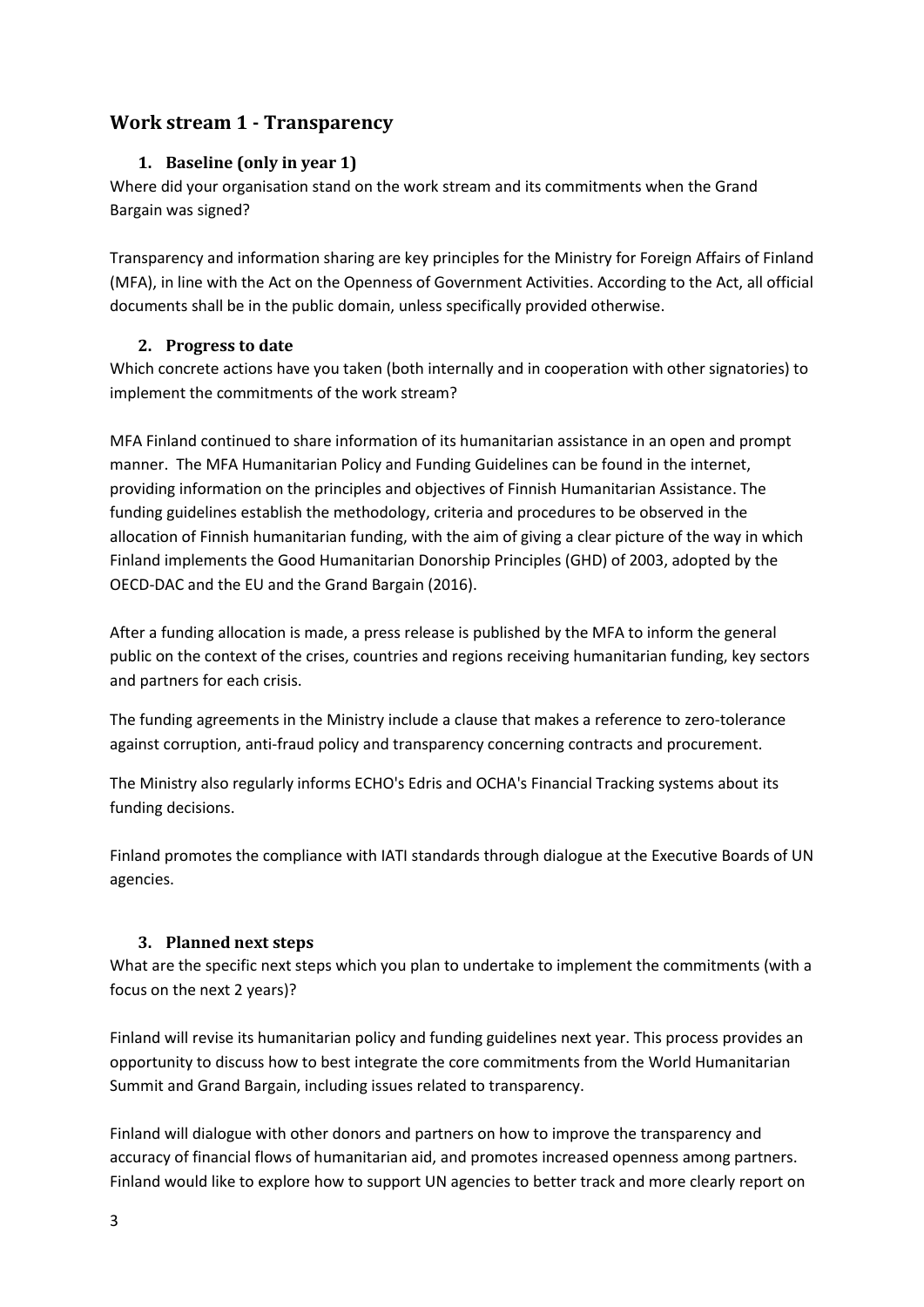the use of core funding. Finland stresses the importance of using gender and also disability markers and disaggregating data (i.a.) gender, age and disability) by its humanitarian partners.

## **4. Efficiency gains (optional for year 1)**

Please indicate, qualitatively, efficiency gains associated with implementation of GB commitments and how they have benefitted your organisation and beneficiaries.

Finland is currently working to enhance its results-based orientation and communication on the results of its ODA to a wider public. For this purpose, open and transparent data is crucial. By the end of 2018 Finland will publish a Results-based Report covering the years 2015-2017, aiming to provide a holistic picture of the results achieved by its development cooperation and humanitarian action. Finland is also putting increased emphasis on the theory of change processes.

## **5. Good practices and lessons learned (optional for year 1)**

Which concrete action(s) have had the most success (both internally and in cooperation with other signatories) to implement the commitments of the work stream? And why?

The MFA has collaborated closely with Finnish NGOs in terms of improving the RBM- approach and reporting on results.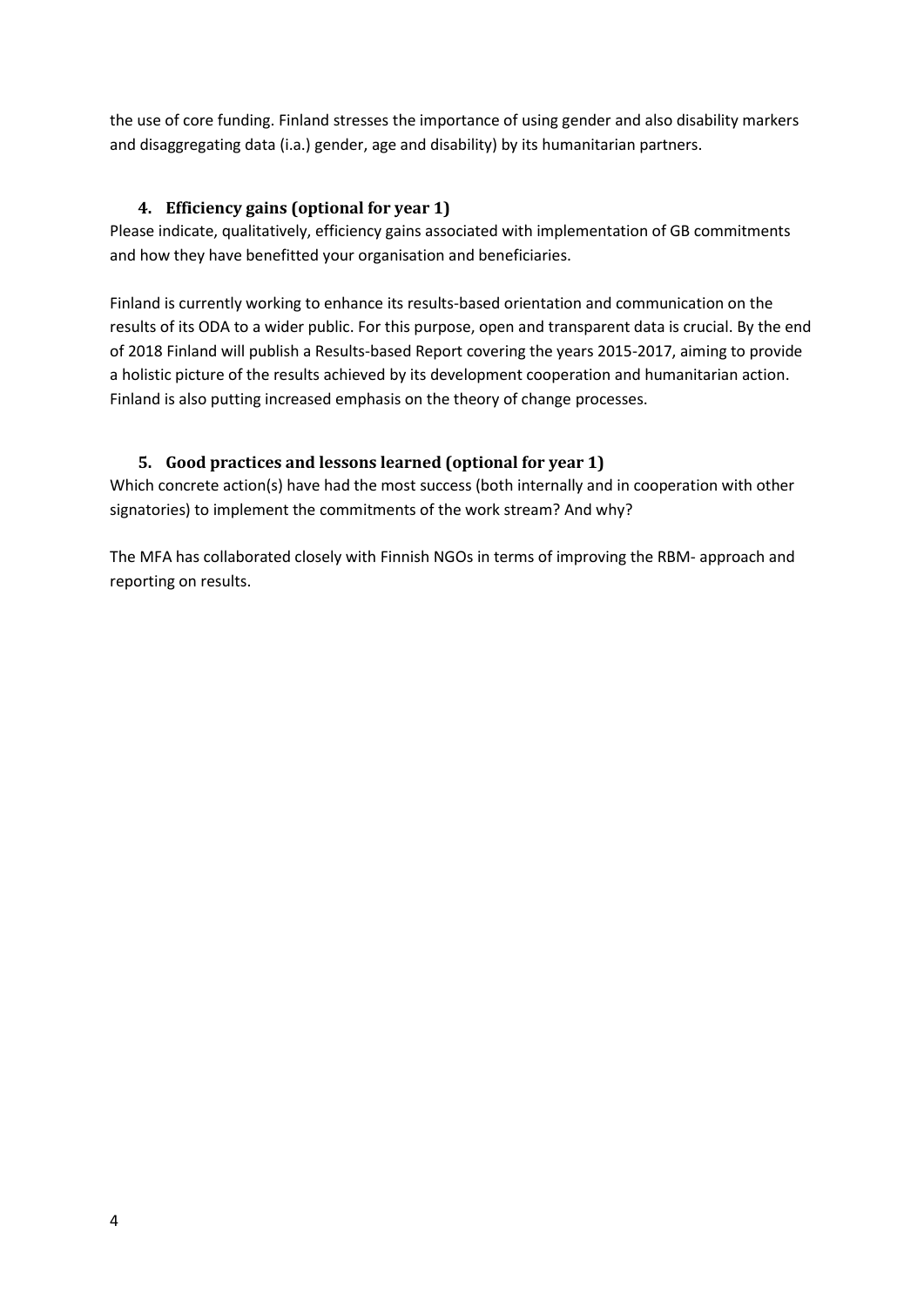## <span id="page-4-1"></span><span id="page-4-0"></span>**Work stream 2 - Localization**

#### **1. Baseline (only in year 1)**

Where did your organisation stand on the work stream and its commitments when the Grand Bargain was signed?

Finland has invested significantly in strengthening civil society organizations in developing countries through the work by the MFA Civil Society Unit. In addition to the development cooperation objectives of promoting human rights, transparent governance and poverty reduction, some of the NGOs also provide humanitarian assistance and receive funding from the MFA for their humanitarian work. The MFA channels humanitarian funding only to those Finnish NGOs which have obtained ECHO partnership status. All of them work closely with local partners. For technical and practical reasons Finland does not support local authorities and organisations directly.

#### **2. Progress to date**

<span id="page-4-2"></span>Which concrete actions have you taken (both internally and in cooperation with other signatories) to implement the commitments of the work stream?

Finland continues to be a long-time supporter of the Red Cross and Red Crescent Movement which has a very strong local base and large field presence in many affected communities. Finland has constantly encouraged its humanitarian partners to work in a way that reinforces rather than replaces local and national capacities whenever possible.

Last year, Finland carried out an evaluation concerning the NGOs receiving MFA Programme Based Support and Humanitarian Aid. One of the recommendations of the evaluation was to pay more attention to the quality of the partnerships with local actors, treating them more as equal partners, not as contracted implementation agents. The evaluation also recommended to invest in strengthening of the capacity of local actors. The MFA has recently finalised its Management Response to the evaluation and has started to implement the recommendations.

#### <span id="page-4-3"></span>**3. Planned next steps**

What are the specific next steps which you plan to undertake to implement the commitments (with a focus on the next 2 years)?

Finland continues to engage in a dialogue with Finnish NGOs on how to best support them to improve the capacity and engagement of local actors in delivering humanitarian assistance. The NGO Platform established for strengthening the dialogue with the NGOs on different policy issues and topics of common interests will be used for discussion about localization.

Based on the evaluation mentioned previously, Finland will revise the principles of its support to the NGOs and better integrate the need to support local actors.

Finland continues to engage with OCHA through the Connecting Business initiative to see how to best support and engage with the local private sector in the humanitarian response.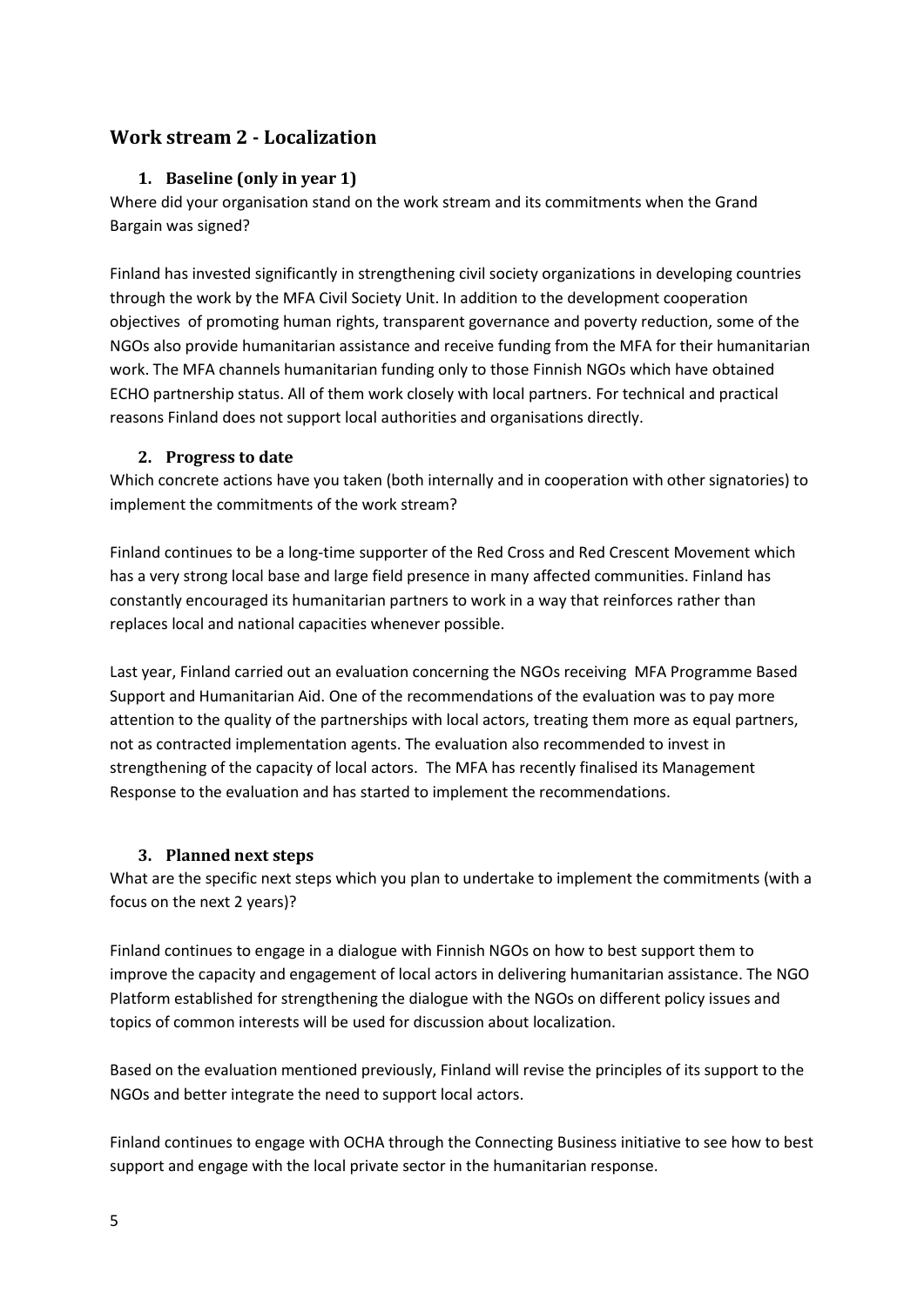## <span id="page-5-0"></span>**4. Efficiency gains (optional for year 1)**

Please indicate, qualitatively, efficiency gains associated with implementation of GB commitments and how they have benefitted your organisation and beneficiaries.

<span id="page-5-1"></span>This process will take some more time before conclusions can be made.

## **5. Good practices and lessons learned (optional for year 1)**

Which concrete action(s) have had the most success (both internally and in cooperation with other signatories) to implement the commitments of the work stream? And why?

Finland recognize the importance of seeking effective and innovative ways to support local actors. However, there is a need to further strategize and clarify this commitment.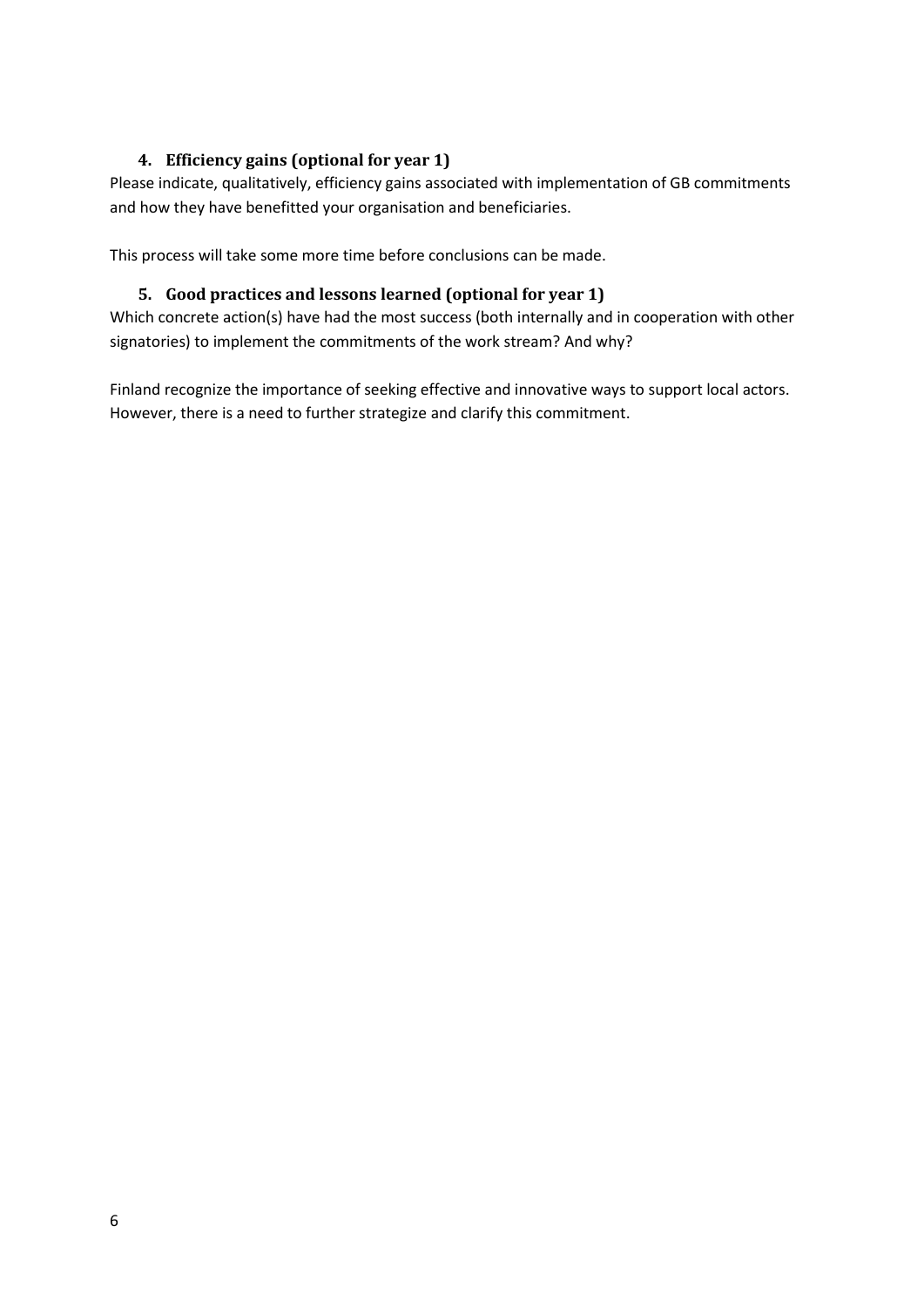## <span id="page-6-1"></span><span id="page-6-0"></span>**Work stream 3 - Cash**

#### **1. Baseline (only in year 1)**

Where did your organisation stand on the work stream and its commitments when the Grand Bargain was signed?

Finland continues to actively promote the shift from in-kind humanitarian aid towards cash and voucher based assistance. The importance and value of cash-based assistance is recognised in the Finnish Humanitarian Policy (2012).

#### <span id="page-6-2"></span>**2. Progress to date**

Which concrete actions have you taken (both internally and in cooperation with other signatories) to implement the commitments of the work stream?

Finland has promoted this approach through dialogue at the EU COHAFA working party meetings and at the UN Executive Boards, especially in WFP. Finland has encouraged its NGO partners to systematically consider cash as an important modality from the outset of an emergency and has provided funding to cash based programmes of Finnish NGOs. For example, the Finnish Red Cross has been very active and implemented several cash programmes, and is currently exploring the use of cash in the health sector. The MFA staff have participated in the Red Cross cash training programmes organised by CaLP (Cash Learning Partnership). Finland is currently recruiting a JPO to support the WFP cash programming unit.

## <span id="page-6-3"></span>**3. Planned next steps**

What are the specific next steps which you plan to undertake to implement the commitments (with a focus on the next 2 years)?

Finland continues to remain committed to the use of cash in emergencies and continues to engage with partners to further scale-up the use of cash assistance in all projects receiving Finnish funding. Finland provides a significant part of its funding in the form of un-earmarked or softly earmarked support, which enables humanitarian agencies to allocate resources in an efficient way and have flexible funding available for cash transfer programming. The MFA also encourages its staff to participate in training concerning the use of cash and social protection schemes.

## <span id="page-6-4"></span>**4. Efficiency gains (optional for year 1)**

Please indicate, qualitatively, efficiency gains associated with implementation of GB commitments and how they have benefitted your organisation and beneficiaries.

According to evaluations carried out, the use of cash has improved the quality and efficiency of aid.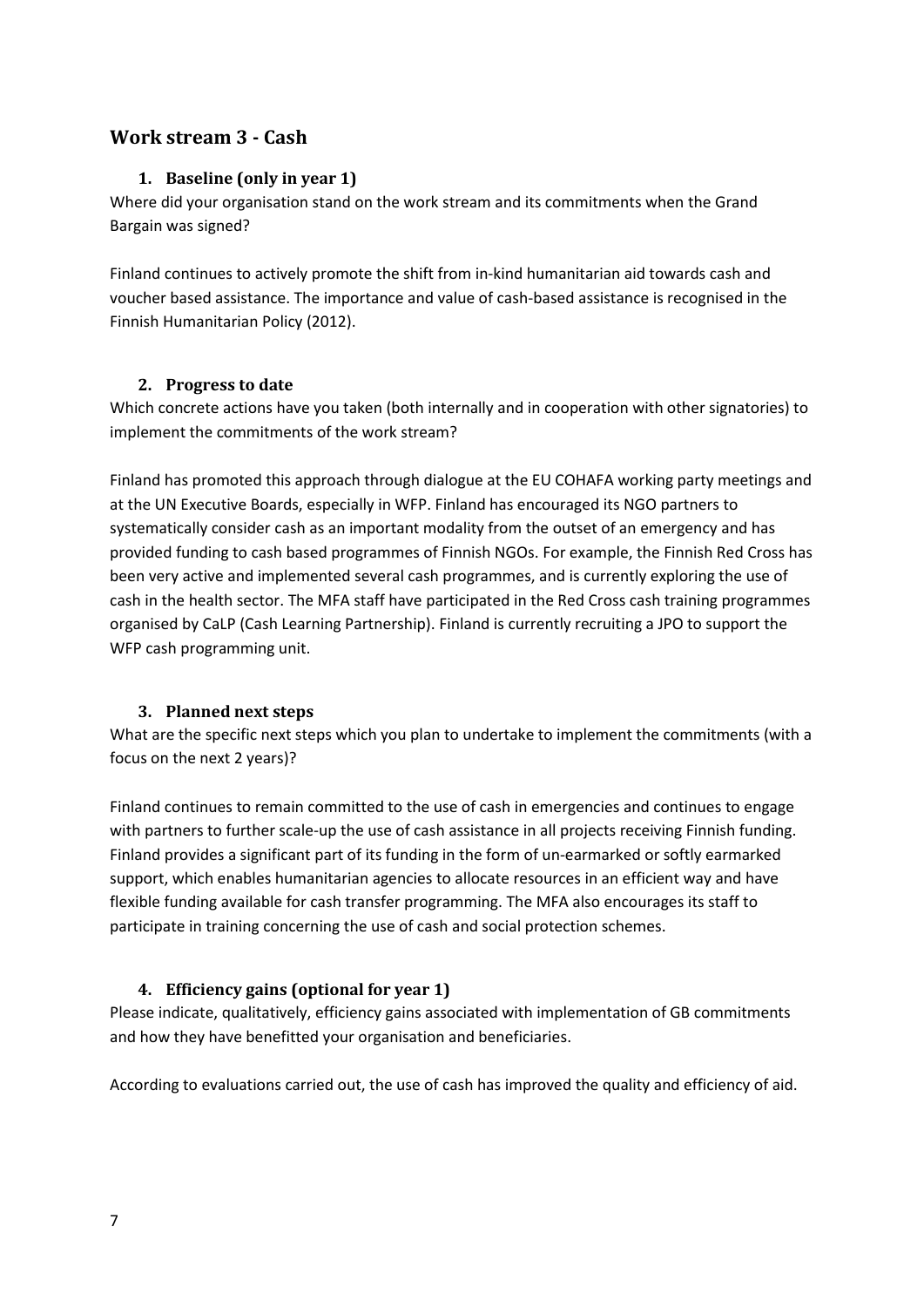## **5. Good practices and lessons learned (optional for year 1)**

<span id="page-7-0"></span>Which concrete action(s) have had the most success (both internally and in cooperation with other signatories) to implement the commitments of the work stream? And why? N/A

In recent years, many international actors including Finnish NGOs providing humanitarian assistance have increased the use of cash or voucher-based assistance. In addition, in international debates, the use of multipurpose cash assistance has become an important topic. Finland continues to support this trend and sees the use of multi-purpose cash as an important means to modernize and rationalise humanitarian assistance. Finland underscores the importance of integrating gender issues into cash programming.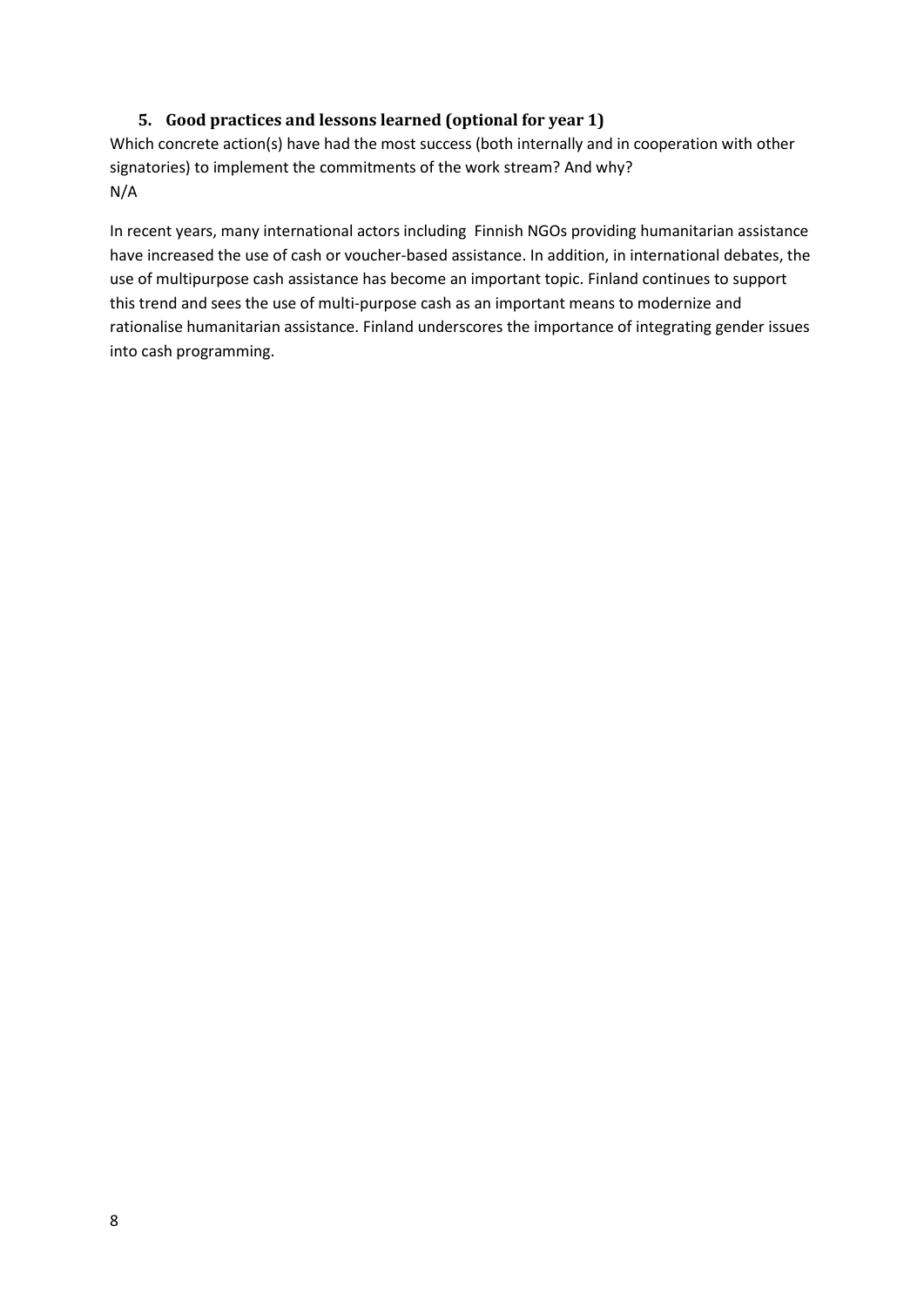## <span id="page-8-1"></span><span id="page-8-0"></span>**Work stream 4 – Management costs**

#### **1. Baseline (only in year 1)**

Where did your organisation stand on the work stream and its commitments when the Grand Bargain was signed?

Finland is a flexible donor and currently provides more than 40 per cent of its funding as core support and the rest as softly earmarked funds. Finland is also a long-time supporter of the UN CERF. The allocation of Finnish humanitarian funds is based on the OCHA coordinated Global Appeals and Humanitarian Response Plans and on the ICRC's Annual Appeals. From UN agencies and ICRC Finland accepts harmonised reporting. This ways Finland aims at reducing the reporting burden and management costs and supports the increase of overall efficiency of agencies.

The MFA guidelines highlight that in implementation and financial management of operations, the partner organisation must strive for cost-efficiency and effectiveness. In procurement and other actions, partners must observe the principles of good governance and anti-corruption. In terms of evaluations and multilateral partners' organizational capacity, Finland does not carry out its own performance assessments, but uses i.a. the findings from the MOPAN network. Cost-efficiency is one of the important topics that the MFA pays constant attention to when analysing appeals and funding proposals.

#### <span id="page-8-2"></span>**2. Progress to date**

Which concrete actions have you taken (both internally and in cooperation with other signatories) to implement the commitments of the work stream?

Finland has consistently raised the follow-up of the Grand Bargain in meetings with the main humanitarian partners. Last year Finland organised a special event during the WFP Executive Board to promote the use of un-earmarked funding. Finland has consistently advocated for core funding and harmonised reporting among donors and at the Executive Boards of different UN agencies.

## <span id="page-8-3"></span>**3. Planned next steps**

What are the specific next steps which you plan to undertake to implement the commitments (with a focus on the next 2 years)?

Finland has also underscored the importance of flexible, un-earmarked funding in the context of the United Nations development reform. In order to be effective, the reform has to be backed up by adequate levels of core resources. At the same time, the UN must be fully committed to ensuring accountability and maximum results for the resources.

Finland has reviewed the recommendations of the evaluation concerning NGOs receiving Finnish MFA Programme Based Support and Humanitarian Aid. This included assessing the possibility to move from project-based humanitarian financing towards financing that better support the efficiency gains. Finland is currently in the process of looking into ways to promote a multi-year planning perspective also in the support to NGOs.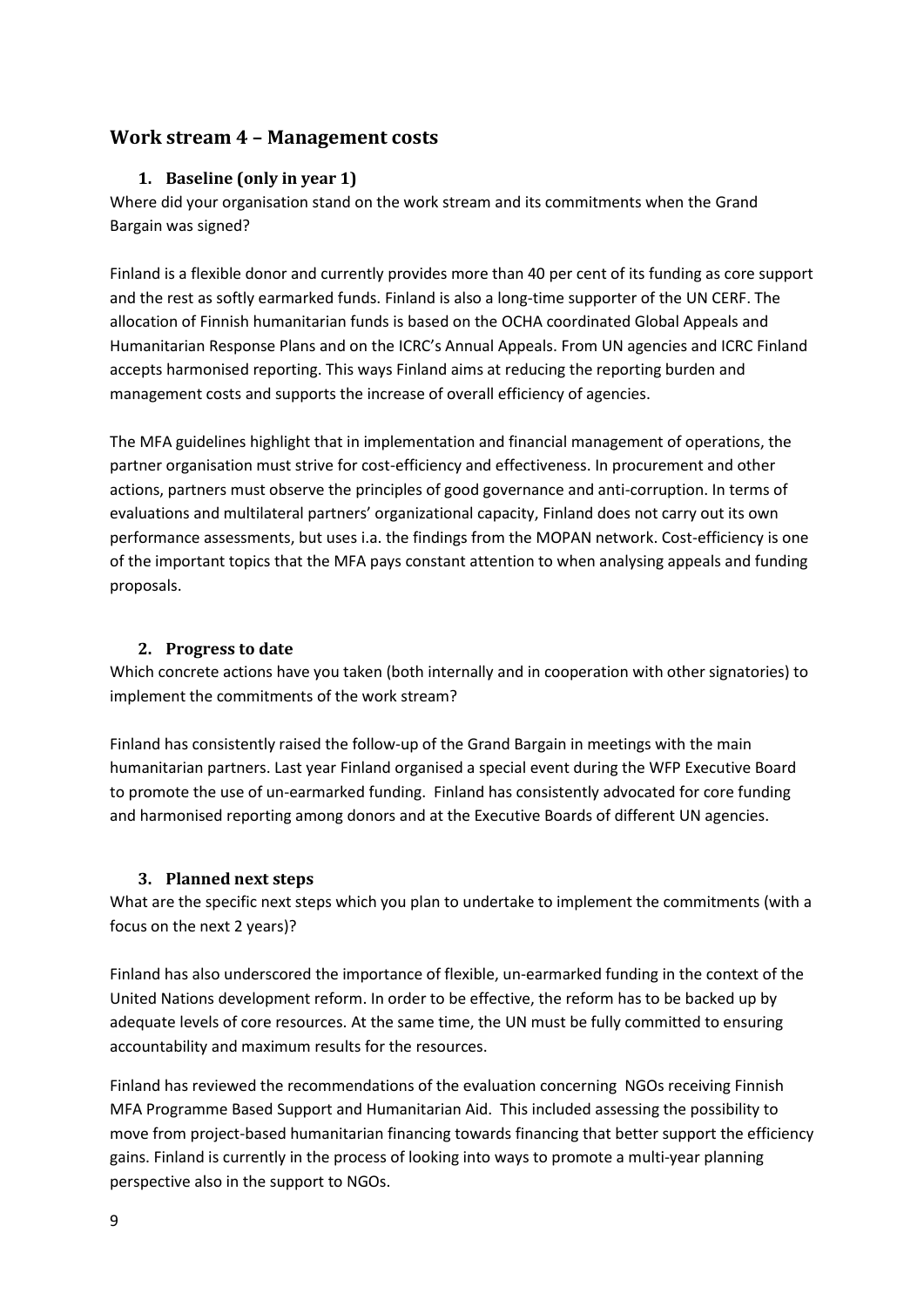Finland will continue to actively advocate for flexible core funding and further harmonization of reporting and procedures, in close collaboration with other like-minded donors.

## <span id="page-9-0"></span>**4. Efficiency gains (optional for year 1)**

Please indicate, qualitatively, efficiency gains associated with implementation of GB commitments and how they have benefitted your organisation and beneficiaries.

Multi-year, flexible funding has proved to be especially important for humanitarian agencies which implement their programs in rapidly changing environments, requiring a high degree of operational adaptability.

## <span id="page-9-1"></span>**5. Good practices and lessons learned (optional for year 1)**

Which concrete action(s) have had the most success (both internally and in cooperation with other signatories) to implement the commitments of the work stream? And why?

Lobbying for un-earmarked funding is essential, as flexible, multi-year funding is a pre-requisite for more efficient humanitarian action.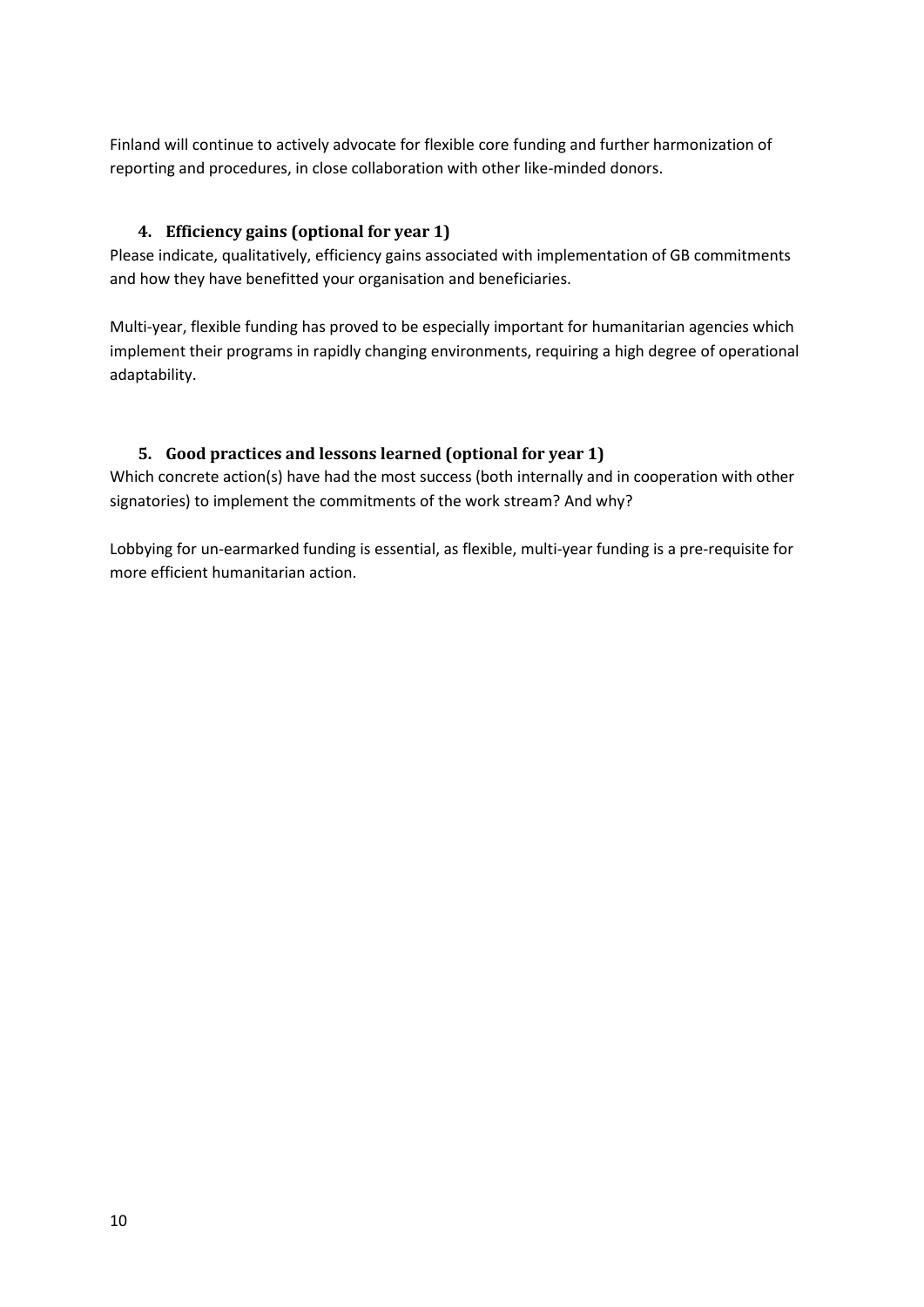## <span id="page-10-1"></span><span id="page-10-0"></span>**Work stream 5 – Needs Assessment**

#### **1. Baseline (only in year 1)**

Where did your organisation stand on the work stream and its commitments when the Grand Bargain was signed?

Humanitarian activities supported by the MFA and carried out by aid organisations must be compatible with Finland's Humanitarian Policy and adhere to the principles of humanity, neutrality, impartiality and independence in the implementation of humanitarian assistance. The Finnish Humanitarian Policy underscores that humanitarian assistance should be given solely based on needs.

Finland does not carry out needs assessments of its own, but applies the assessments made by UN agencies, the Red Cross and Red Crescent movement, NGO community, ECHO, FEWSNET and other reliable partners in order to build a solid picture of the global humanitarian needs. The Global Humanitarian Overview and the Humanitarian Response Plans coordinated by OCHA and the ICRC appeals are used as a basis to determine the allocation of Finnish humanitarian funding, in particular in protracted crises. It is expected that the Finnish NGOs ensure to the extent possible that their operations are included into the Country Response Plan.

#### **2. Progress to date**

<span id="page-10-2"></span>Which concrete actions have you taken (both internally and in cooperation with other signatories) to implement the commitments of the work stream?

The most important principle of humanitarian assistance for Finland is that funding is based on verified and quantified needs. Finland has developed funding guidelines that indicate the criteria and procedure to determine the countries and sectors to be prioritised for assistance in a given situation.

Finland continues to actively promote well-coordinated and common needs assessments among different humanitarian actors at the Executive Boards of UN agencies.

#### <span id="page-10-3"></span>**3. Planned next steps**

What are the specific next steps which you plan to undertake to implement the commitments (with a focus on the next 2 years)?

Finland continues to advocate for common needs assessments and also for joined analysis and joined-up approaches between humanitarian and development actors in protracted crises.

## <span id="page-10-5"></span><span id="page-10-4"></span>**4. Efficiency gains (optional for year 1)**

Please indicate, qualitatively, efficiency gains associated with implementation of GB commitments and how they have benefitted your organisation and beneficiaries.

Over the years, need assessments have improved significantly. The Dashboards used by OCHA provide a useful snapshot of a situation.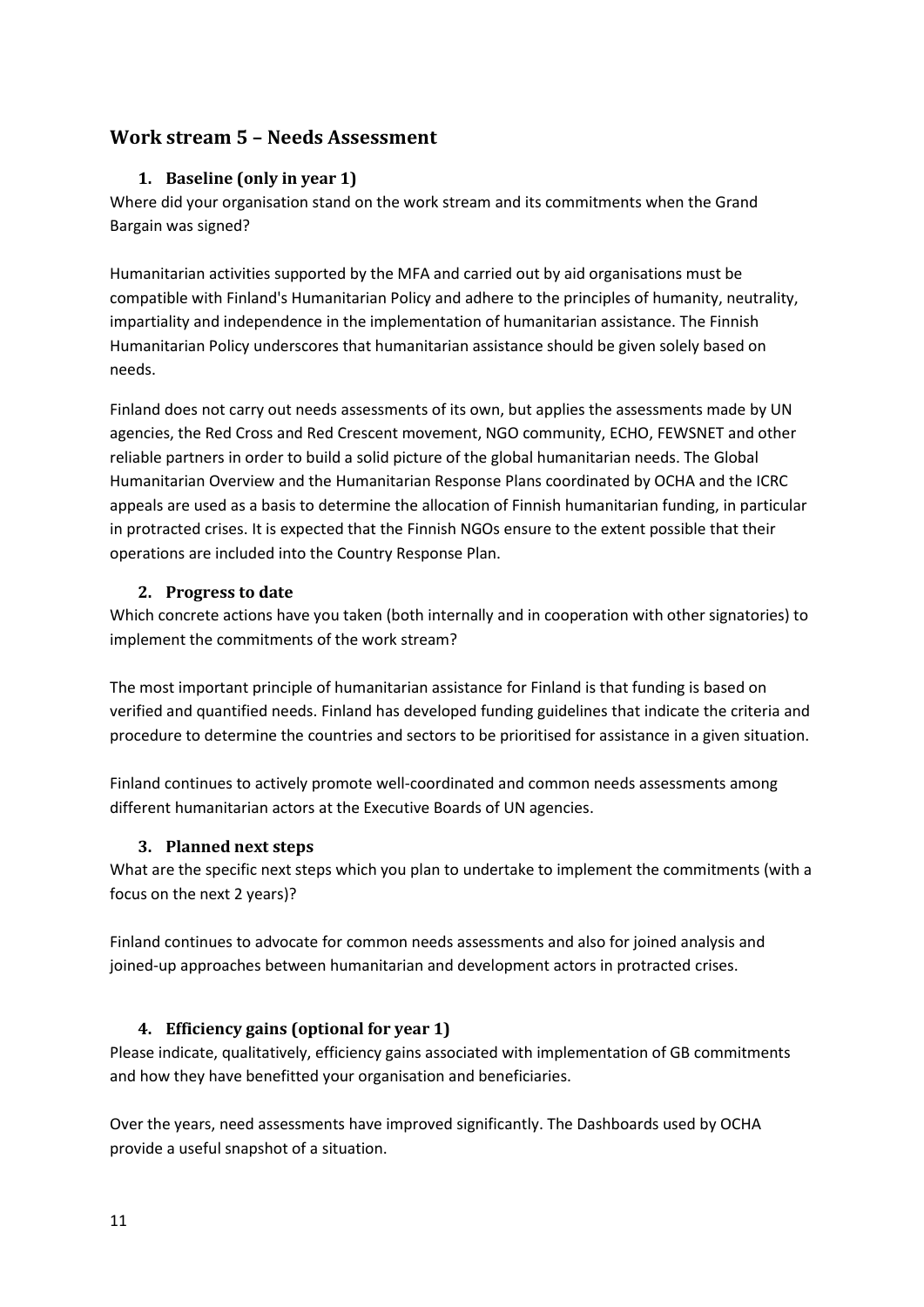## **5. Good practices and lessons learned (optional for year 1) Which concrete action(s) have had the most success (both internally and in cooperation with other ries) to implement the commitments of the work stream? And why?**

Finland has followed with great interest the development of EU Cash Guidelines and is committed to their application.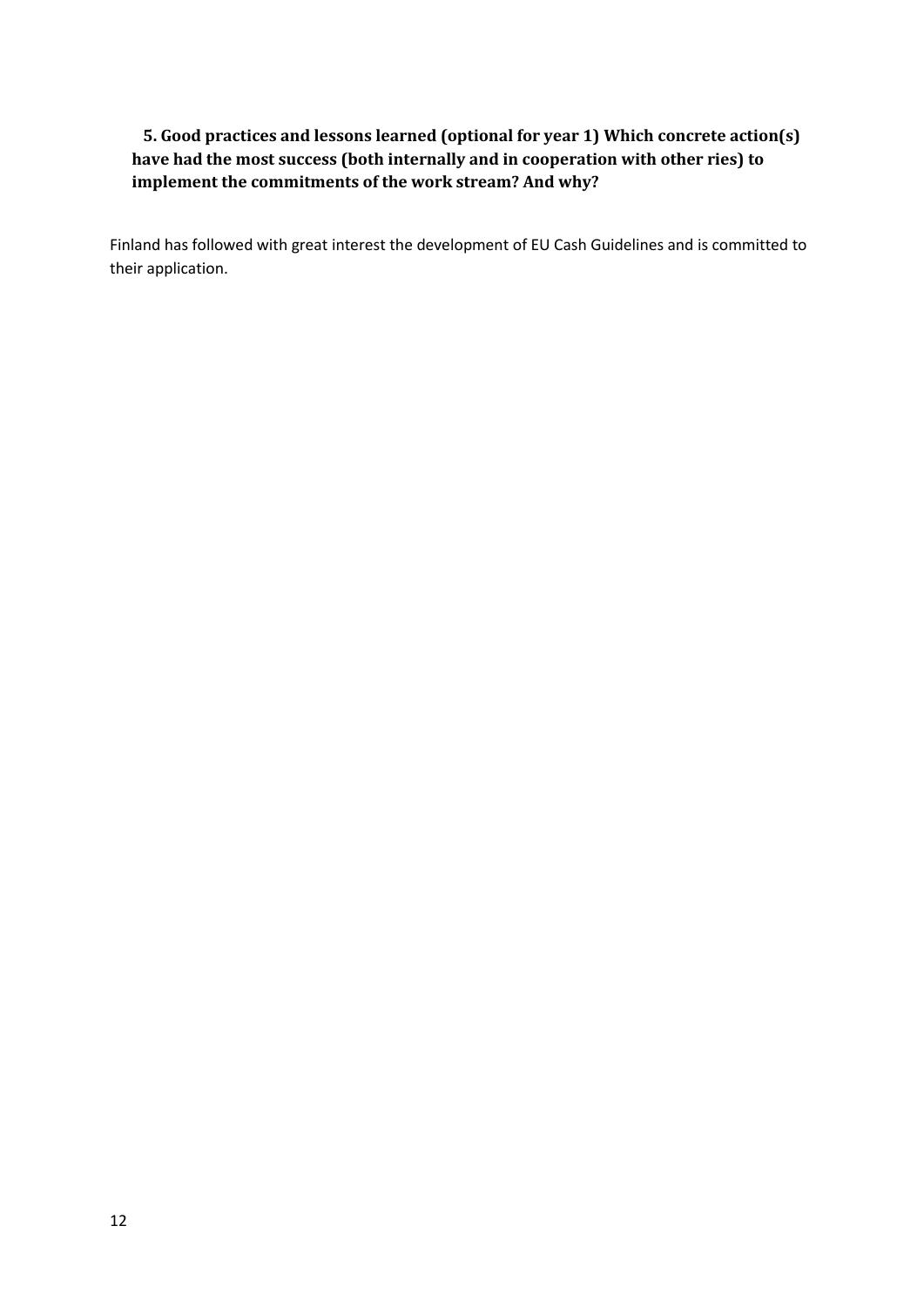## <span id="page-12-1"></span><span id="page-12-0"></span>**Work stream 6 – Participation Revolution**

#### **1. Baseline (only in year 1)**

Where did your organisation stand on the work stream and its commitments when the Grand Bargain was signed?

Promoting gender equality continues to be a long-standing priority for Finland. It is a key issue in Finnish development cooperation as well as in humanitarian assistance. Finland has actively promoted the needs, rights and active participation of women and girls in the planning and decision making with regard to humanitarian assistance. Finland has recently finalized its third national action plan on Security Council resolution 1325, with commitments also related to humanitarian assistance.

Within the spirit of leaving no one behind, Finland has promoted the inclusion of persons with disabilities in humanitarian crises and raised the importance of addressing their humanitarian and protection needs and active involvement in all assistance efforts.

Finland requires that humanitarian organizations receiving Finnish funding incorporate gender equality and disability issues in their policies and operations. Finland actively advocates and uses its leverage in in the Executive Boards of UN Funds and Programmes as well as in the international financing institutions and other multilateral fora to this end.

#### **2. Progress to date**

<span id="page-12-2"></span>Which concrete actions have you taken (both internally and in cooperation with other signatories) to implement the commitments of the work stream?

In order to highlight the needs and rights of persons with disabilities and to transform humanitarian practices, Finland has actively promoted the Charter on Inclusion of Persons with Disabilities into Humanitarian Action, launched at the World Humanitarian Summit in Istanbul.

As a follow up, the Inter-Agency Standing Committee (IASC) established a time-bound Task Team to oversee the specific task of developing globally-endorsed guidelines on the inclusion of persons with disabilities. Finland has supported the work of the Task Team through UNICEF. The guidelines are developed with active engagement of a broad range of stakeholders, giving special attention to the full inclusion of persons with disabilities and their representative organizations.

In addition, Finland continues to be committed to playing a leading role in terms of the inclusion of persons with disabilities into humanitarian action and consistently promotes the issue at board meetings and in negotiations, including the Global Compact for Refugees. Finland has promoted the Charter through organising and participating in events on the topic, including WFP Executive Board, UNHCR, ECOSOC humanitarian segment etc., and by raising the issue in consultations with its partners.

In collaboration with World Vision, Finland has supported the development of simple and low-cost water and sanitation technological solutions and innovations that help the daily life of people with disabilities in refugee camps in Kenya, Uganda and Iraq.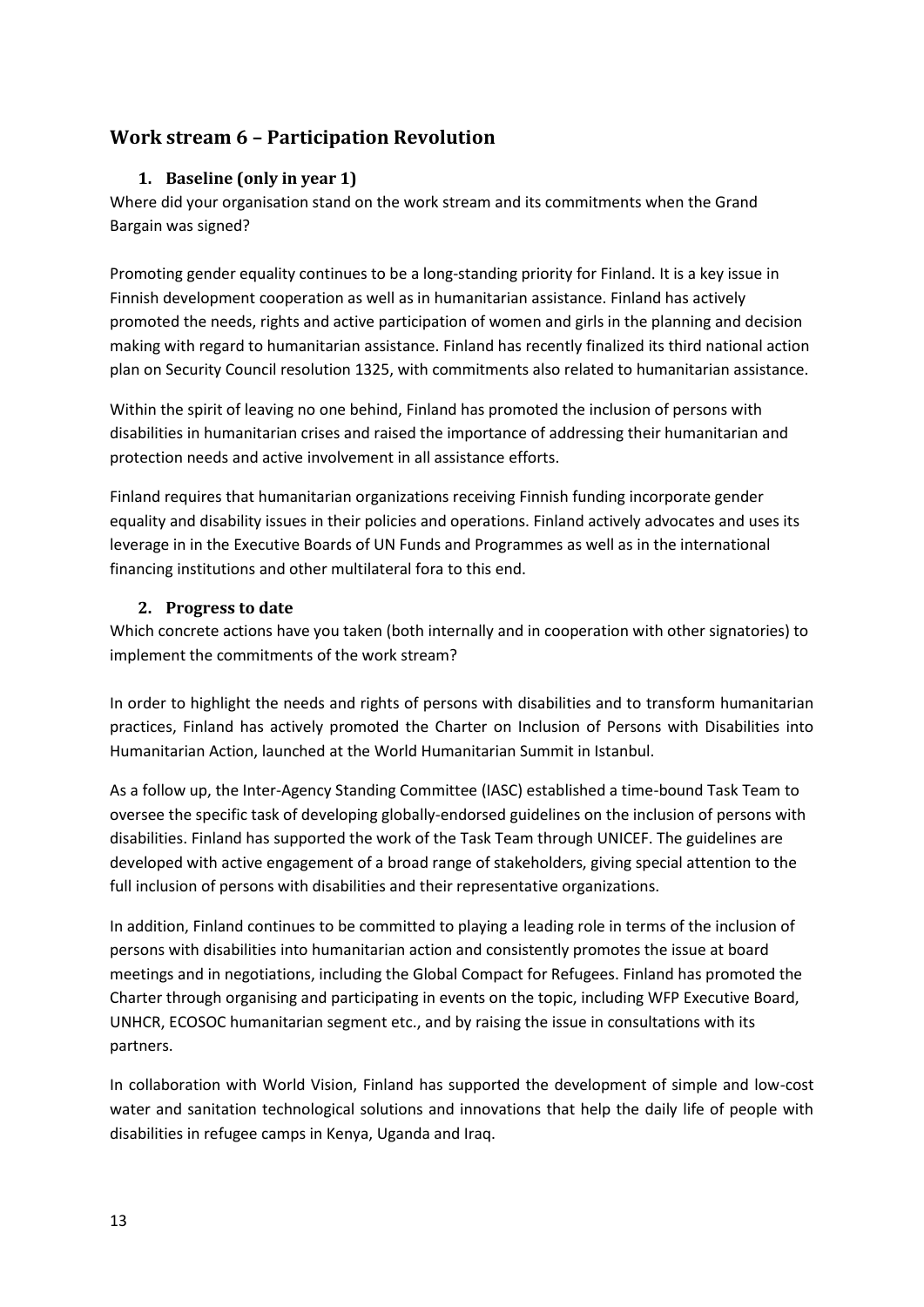Finland has also supported actions aiming at strengthening the protection of persons with disabilities in forced displacement situations. As part of a project implemented by UNHCR in partnership with Women's Refugee Commission, technical support for capacity-building has been provided, training material and networks with disability actors have been developed, and work towards institutionalization of disability inclusion has progressed.

In January 2018, Finland hosted the Global Action of Disability Network (GLAD) meeting in Helsinki, bringing together bilateral and multilateral donors, UN agencies, organizations of persons with disabilities as well as the private sector and foundations.

The Minister of Foreign Trade and Development of Finland together with her colleagues from Australia, New Zealand and Luxemburg have presented a letter to the UN Secretary General on the need to strengthen the inclusion of disability issues in the context of UN reforms.

#### <span id="page-13-0"></span>**3. Planned next steps**

What are the specific next steps which you plan to undertake to implement the commitments (with a focus on the next 2 years)?

Finland is committed to encouraging humanitarian partners to put in place the necessary technical capacity and dedicated disability focal points to ensure coordination and coherence, and to commit financial resources from their organisation's regular budget to strengthen disability work. Finland also advocates for meaningful involvement of persons with disabilities and their organisations in the needs assessment, design, implementation, coordination, monitoring and evaluation of humanitarian preparedness and response programs, including in the appropriate coordination and oversight mechanisms.

System-wide efforts are required to strengthen accountability, monitoring and reporting on disability. Agencies should also ensure that all development and humanitarian data is disaggregated by disability, age and gender. Disability data should be collected using the 'Washington Group Question Sets', and that the allocation of funding should be tracked using the disability policy marker developed by the OECD's Development Assistance Committee.

Finland continues to promote gender-responsive humanitarian response and champion universal access to sexual and reproductive health and rights for women and adolescent girls through active policy dialogue, funding and advocacy. Also the implementation of the UN Security Council Resolution 1325 remains a priority for Finland as we are currently implementing our third national action plan on 1325. Finland promotes the mainstreaming of gender equality in humanitarian assistance also through the implementation of the Grand Bargain.

## <span id="page-13-1"></span>**4. Efficiency gains (optional for year 1)**

*Please indicate, qualitatively, efficiency gains associated with implementation of GB commitments and how they have benefitted your organisation and beneficiaries.*

Gender equality is a key issue for increasing the effectiveness and efficiency of humanitarian aid. Research has shown that resources put in the hands of women are well used and meet the needs of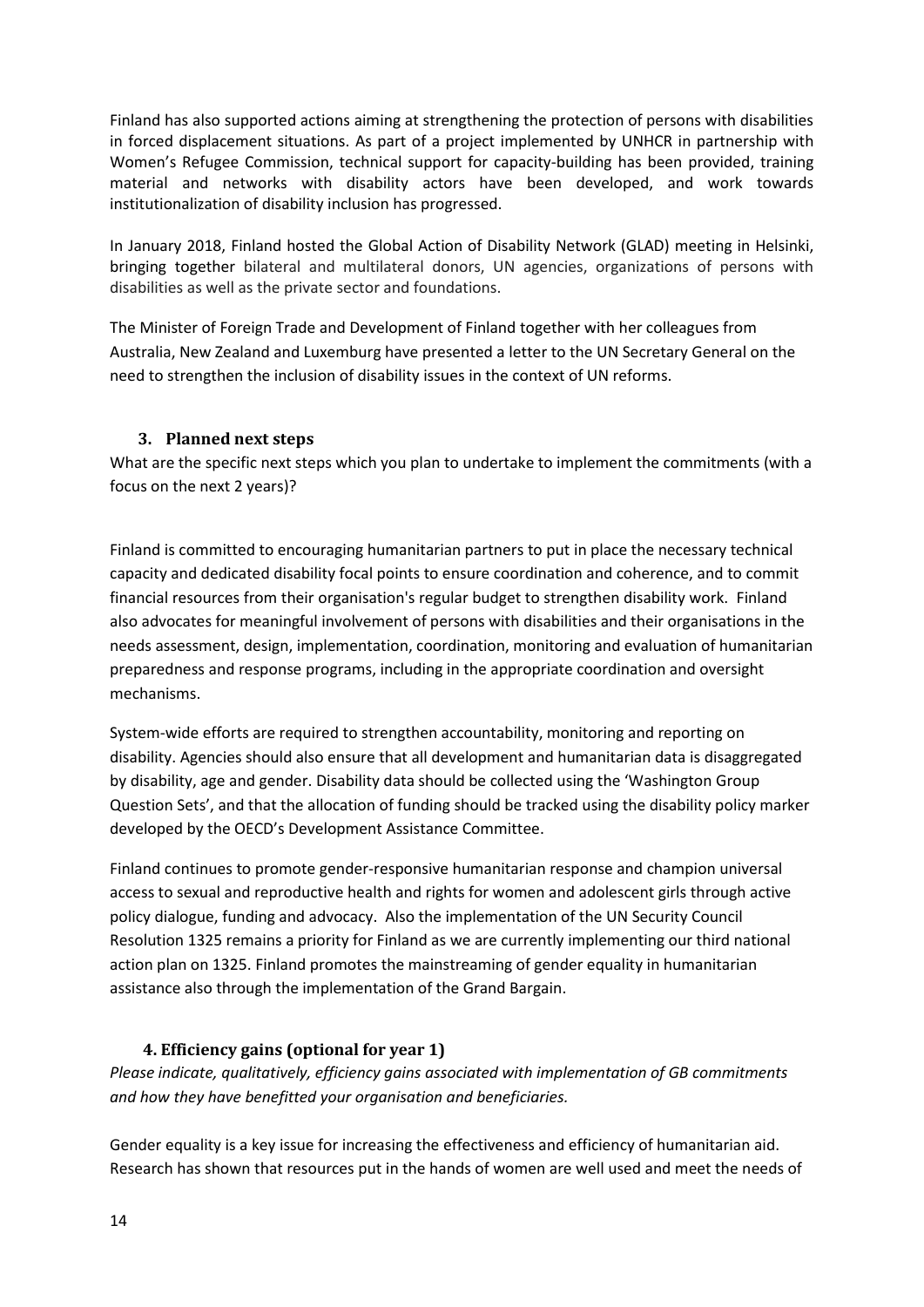households. Targeting assistance to people with disabilities and including them as active agents of change can help the humanitarian system to better fulfil its live saving objectives.

## <span id="page-14-0"></span>**5. Good practices and lessons learned (optional for year 1)**

*Which concrete action(s) have had the most success (both internally and in cooperation with other signatories) to implement the commitments of the work stream? And why?*

We hope that the Disability Guidelines will be ready by the end of this year and prove to be successful in terms of promoting the rights of persons with disability and enhancing accountability and transparency.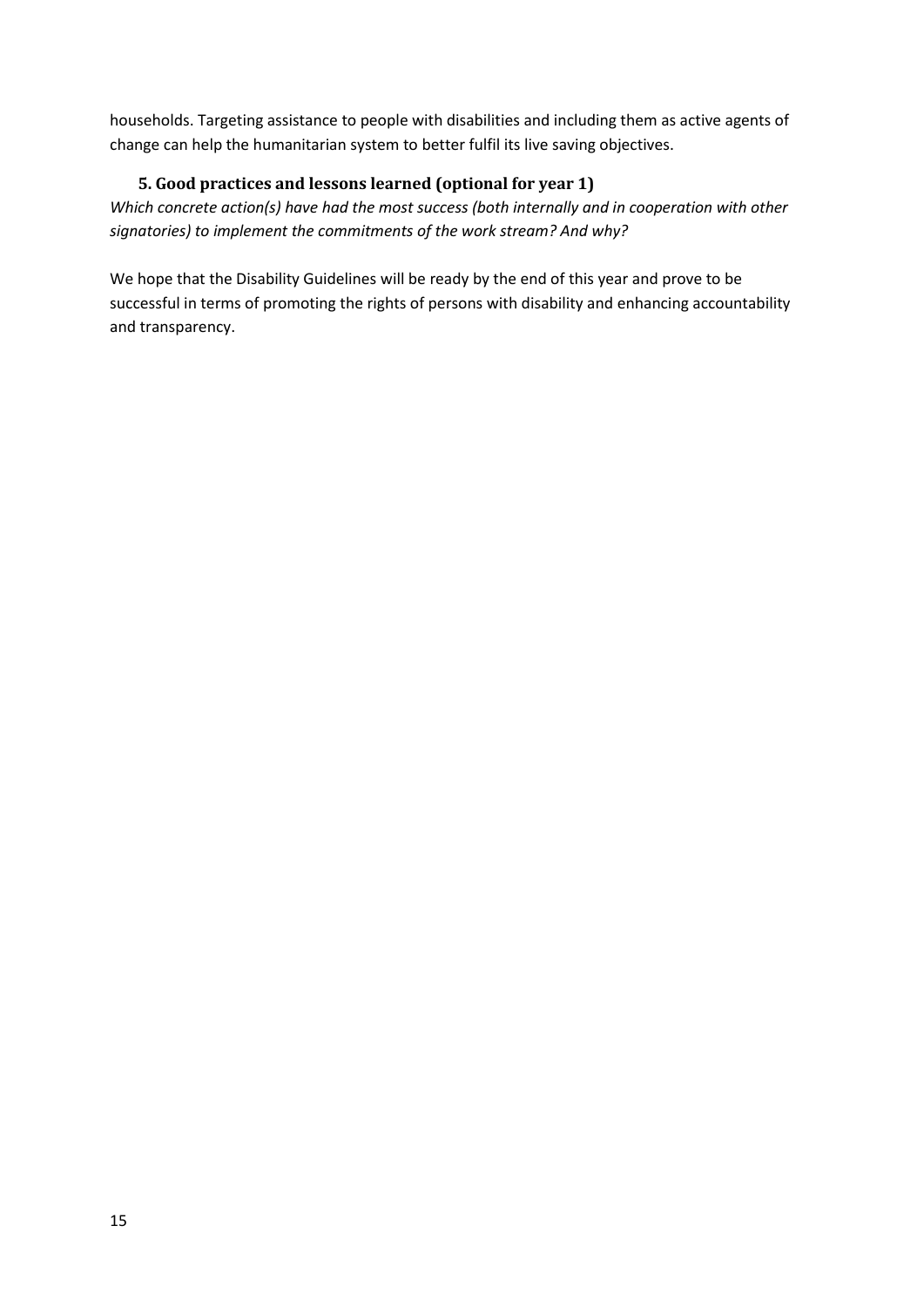## <span id="page-15-1"></span><span id="page-15-0"></span>**Work stream 7 - Multi-year planning and funding**

#### **1. Baseline (only in year 1)**

*Where did your organisation stand on the work stream and its commitments when the Grand Bargain was signed?*

Multi-year core funding continues to be an integral part of Finland's humanitarian policy and practice. The MFA has signed multi-year framework agreements with several UN agencies including UNHCR, WFP, ISDR, UNRWA and OCHA, and also with the ICRC. These agreements provide predictable and flexible core funding for the agencies to ensure an effective humanitarian response.

#### <span id="page-15-2"></span>**2. Progress to date**

*Which concrete actions have you taken (both internally and in cooperation with other signatories) to implement the commitments of the work stream?*

Finland has further enhanced its multi-year humanitarian commitments in 2017 by increasing the core funding to ICRC. In addition, Finland has granted support to the UNICEF No Lost Generation initiative in Syria through a multi-year funding agreement from the development budget. The share of un-earmarked, multi-year funding has increased to more than 40 per cent of the total humanitarian budget.

## <span id="page-15-3"></span>**3. Planned next steps**

*What are the specific next steps which you plan to undertake to implement the commitments (with a focus on the next 2 years)?*

Finland continues to provide multi-year core funding through existing agreements with humanitarian partner organisations. Finland will continue to advocate for increased core funding among the donor community.

#### <span id="page-15-4"></span>**4. Efficiency gains (optional for year 1)**

*Please indicate, qualitatively, efficiency gains associated with implementation of GB commitments and how they have benefitted your organisation and beneficiaries.*

Flexible funding can increase the efficiency gains of agencies, for example WFP is able to buy food with un-earmarked multi-year core funds when the market price is at a favourable level

## <span id="page-15-5"></span>**5. Good practice and lessons learned (optional for year 1)**

*Which concrete action(s) have had the most success (both internally and in cooperation with other signatories) to implement the commitments of the work stream? And why?*

From Finland's perspective it is crucial that donors with large aid volumes will change their current practices and in future provide a bigger part of their funding as un-earmarked. Finland is actively promoting and supporting this shift.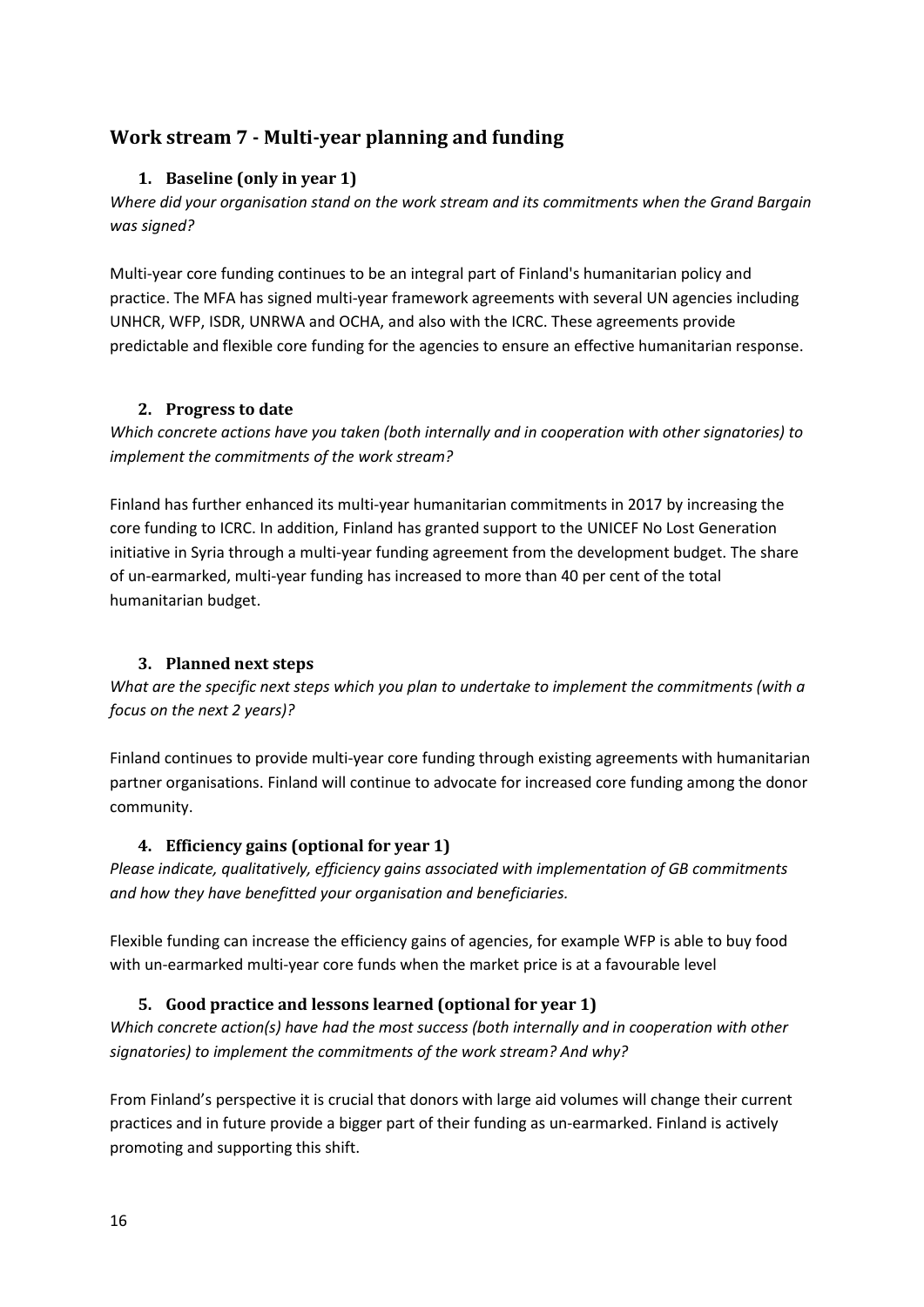## <span id="page-16-1"></span><span id="page-16-0"></span>**Work stream 8 - Earmarking/flexibility**

#### **1. Baseline (only in year 1)**

Where did your organisation stand on the work stream and its commitments when the Grand Bargain was signed?

Finland has provided non-earmarked and flexible funding to UN agencies for more than a decade, in line with the principles of Good Humanitarian Donorship (GHD). Finland earmarks the funding to UN agencies, the ICRC and the IFRC funding only by country or region. Otherwise, the above-mentioned organisations can independently decide on the use of the funds within operations for humanitarian ends. A considerable part of the assistance is granted annually in the form of core funding to several organisations, including ICRC, ISDR, OCHA, UNHCR, UNRWA and WFP. In addition, Finland is a strong supporter of UN CERF.

#### **2. Progress to date**

<span id="page-16-2"></span>Which concrete actions have you taken (both internally and in cooperation with other signatories) to implement the commitments of the work stream?

Before joining the Grand Bargain, the portion of the un-earmarked funding of Finland's humanitarian budget stood at 32 per cent, including the amount allocated to UN CERF. Since then, it has further increased (see the response to the previous question/reference to increased core funding to ICRC) and is now over 40 per cent.

#### <span id="page-16-3"></span>**3. Planned next steps**

What are the specific next steps which you plan to undertake to implement the commitments (with a focus on the next 2 years)?

Finland will continue promoting the good practice of providing un-earmarked funding among donors.

#### <span id="page-16-4"></span>**4. Efficiency gains (optional for year 1)**

Please indicate, qualitatively, efficiency gains associated with implementation of GB commitments and how they have benefitted your organisation and beneficiaries.

<span id="page-16-5"></span>See the response to the previous question.

#### **5. Good practices and lessons learned (optional for year 1)**

Which concrete action(s) have had the most success (both internally and in cooperation with other signatories) to implement the commitments of the work stream? And why?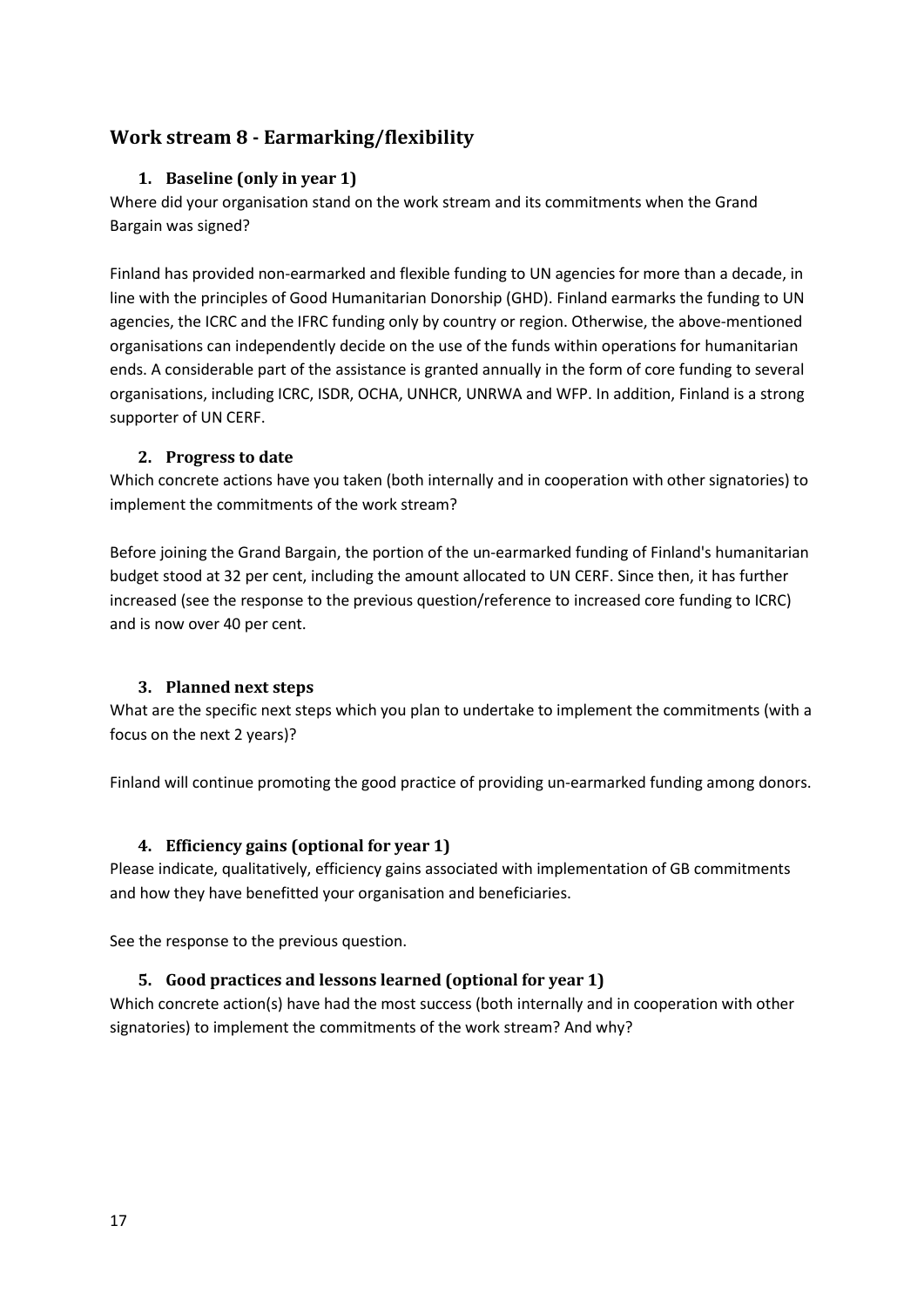## <span id="page-17-1"></span><span id="page-17-0"></span>**Work stream 9 – Reporting requirements**

#### **1. Baseline (only in year 1)**

Where did your organisation stand on the work stream and its commitments when the Grand Bargain was signed?

In terms of UN organisations and the ICRC, the MFA does not need any specific report but uses the annual reports of these orgnizations. For the NGOs supported by the Finnish humanitarian funding the MFA has developed reporting templates to clarify the reporting requirements.

In terms of the ICRC and UN partners, the MFA does not need an application or proposal, but uses the organization's appeal as basis for funding allocations. In addition, Finland uses the organization's global report for reporting.

#### <span id="page-17-2"></span>**2. Progress to date**

Which concrete actions have you taken (both internally and in cooperation with other signatories) to implement the commitments of the work stream?

<span id="page-17-3"></span>See the response above.

#### **3. Planned next steps**

What are the specific next steps which you plan to undertake to implement the commitments (with a focus on the next 2 years)?

Finland will continue to explore ways to simplify, harmonise and reduce the reporting burden by its humanitarian partners. Finland will encourage its partners to further develop the communication on results and outcomes of the assistance, instead of reporting on inputs.

Finland will continue to promote the need to include gender analysis and gender disaggregated data in the global reports at the UN Executive Board meetings and in bilateral consultations.

Finland will promote system-wide efforts to strengthen accountability, monitoring and reporting on disability. Agencies need to ensure that all development and humanitarian data is disaggregated by disability, age and gender. Disability data should be collected using the 'Washington Group Question Sets', and the allocation of funding should be tracked using the disability policy marker developed by the OECD's Development Assistance Committee.

#### <span id="page-17-4"></span>**4. Efficiency gains (optional for year 1)**

Please indicate, qualitatively, efficiency gains associated with implementation of GB commitments and how they have benefitted your organisation and beneficiaries.

The annual report on development and humanitarian assistance by the Finnish MFA is very much based on data and information obtained through the global reports of the ICRC and UN agencies.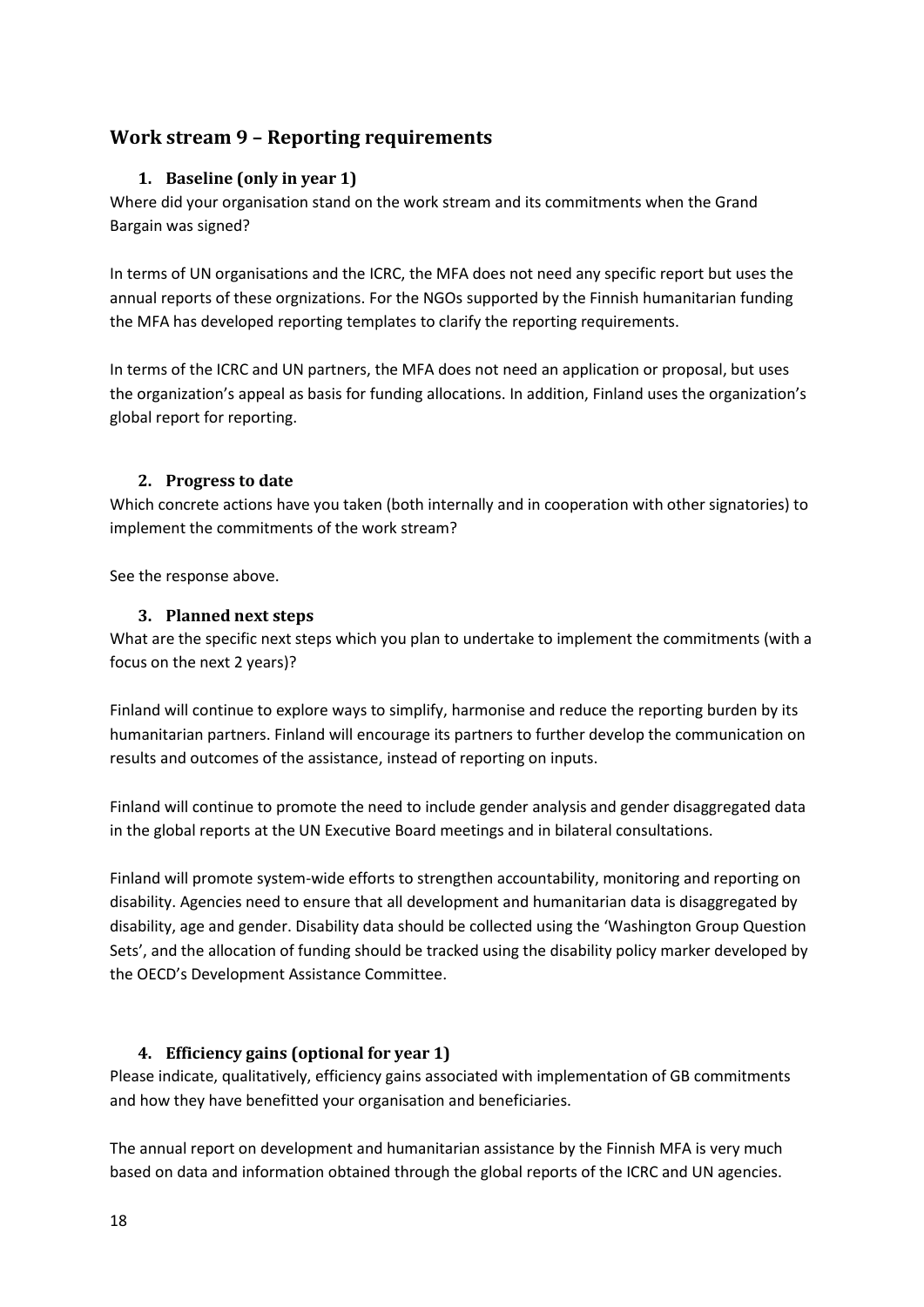## <span id="page-18-0"></span>**5. Good practices and lessons learned (optional for year 1)**

Which concrete action(s) have had the most success (both internally and in cooperation with other signatories) to implement the commitments of the work stream? And why?

Too early to report on this.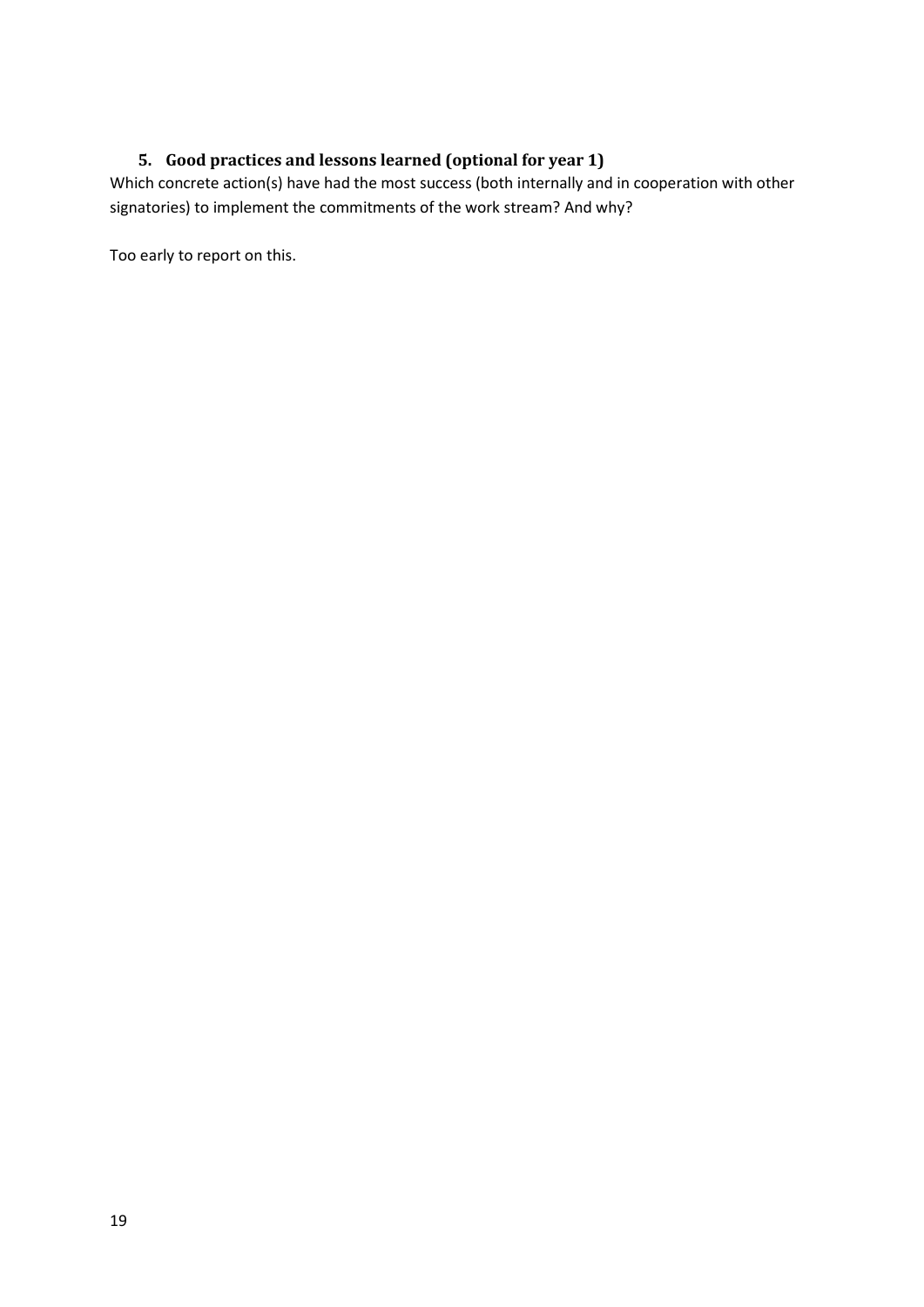## <span id="page-19-1"></span><span id="page-19-0"></span>**Work stream 10 – Humanitarian – Development engagement**

#### **1. Baseline (only in year 1)**

*Where did your organisation stand on the work stream and its commitments when the Grand Bargain was signed?*

Finland has promoted effective linking of humanitarian assistance, reconstruction and development cooperation for more than a decade. In the case of Finland, linking is mostly implemented through EU, World Bank and UN multilateral cooperation and NGO activities. Finland promotes the implementation of the humanitarian and development nexus by influencing the policies of multilateral organizations, developing flexible operating mechanisms and providing funding for transition activities.

Finland has promoted disaster risk reduction (DRR) through the implementation of the Sendai framework and building of resilience through development cooperation with the aim of reducing future humanitarian needs.

#### <span id="page-19-2"></span>**2. Progress to date**

*Which concrete actions have you taken (both internally and in cooperation with other signatories) to implement the commitments of the work stream?*

The MFA has actively promoted the humanitarian – development nexus by organizing in-depth internal discussions and by developing a memo on the organization-wide actions required to enhance the humanitarian-development nexus in Finnish development policy. Finland has developed a Syria-Iraq- strategy to bring humanitarian and development work closer together in its own work. Finland has supported the Syria Regional Response Plan and Refugee Plan, based on the view that the complex situation requires a comprehensive response and better alignment of humanitarian and development assistance. Finland has also supported the No Lost Generation initiative. Finland supports the Comprehensive Refugee Response Framework process and is committed to finding durable solutions for refugees and IDPs.

The Unit for Humanitarian Unit and Policy from the MFA has participated in the discussions over 'the New Way of Working' and supports its further operationalization in the field.

#### <span id="page-19-3"></span>**3. Planned next steps**

*What are the specific next steps which you plan to undertake to implement the commitments (with a focus on the next 2 years)?*

Finland will revise its humanitarian policy and funding guidelines next year. This process provides an opportunity to review current practice and decide how to best further strengthen the humanitarian and development nexus.